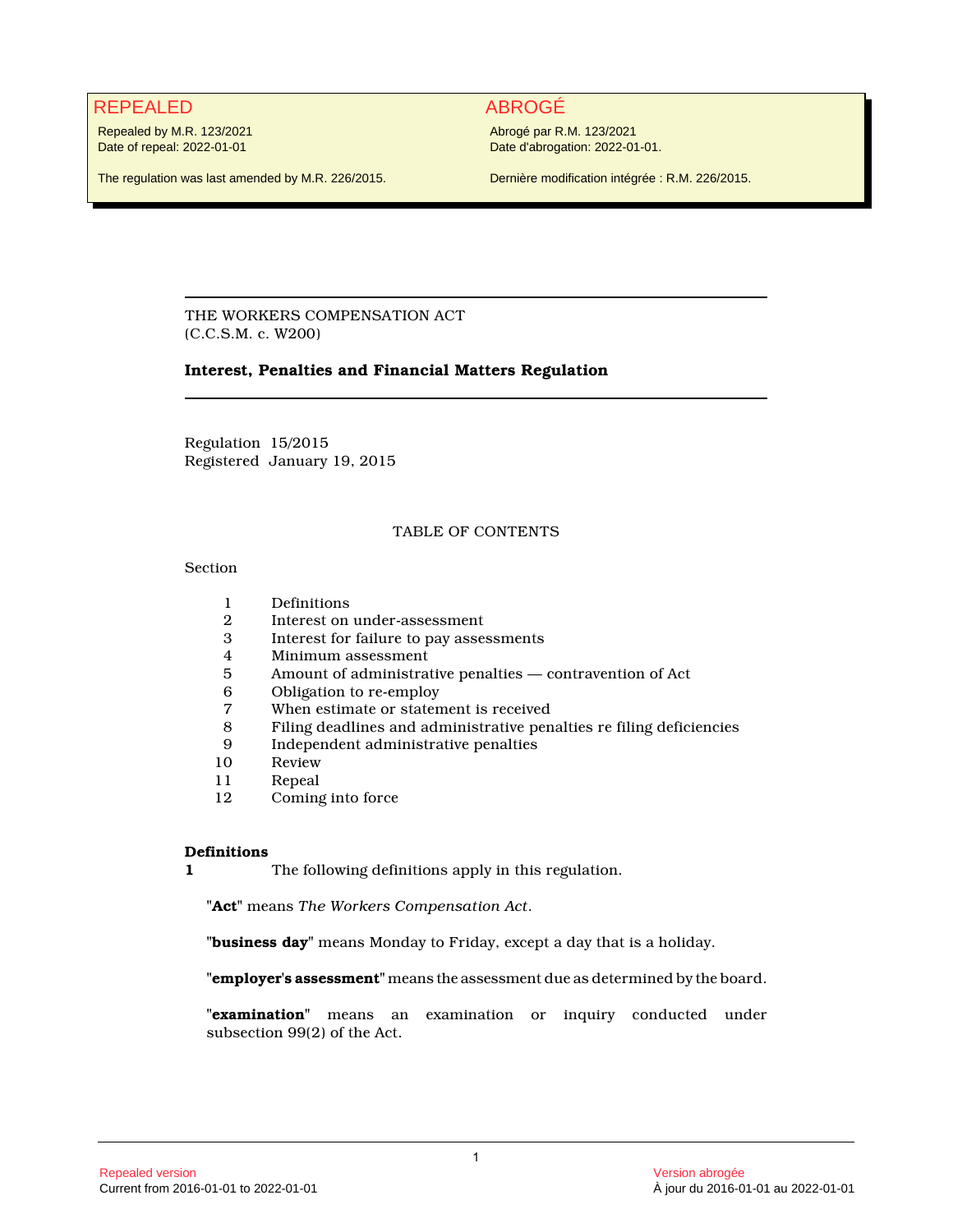# INTEREST

# **Interest on under-assessment**

**2** The rate of interest on an amount payable under subsection 80(6.1) of the Act is

(a) for the period January 1 to June 30, the sum of the prime lending rate of the Royal Bank of Canada on the first business day after December 15 of the previous year, plus 3%, compounded monthly; and

(b) for the period July 1 to December 31, the sum of the prime lending rate of the Royal Bank of Canada on the first business day after June 15 of that year, plus 3%, compounded monthly.

# **Interest for failure to pay assessments**

**3** The rate of interest on an amount payable under subsection 80.1(5) or 86(2) of the Act is

(a) for the period January 1 to June 30, the sum of the prime lending rate of the Royal Bank of Canada on the first business day after December 15 of the previous year, plus 5%, compounded monthly; and

(b) for the period July 1 to December 31, the sum of the prime lending rate of the Royal Bank of Canada on the first business day after June 15 of that year, plus 5%, compounded monthly.

# MINIMUM ASSESSMENT

#### **Minimum assessment**

**4** For the purpose of subsection 81(9) of the Act, the minimum assessment is \$100.

# ADMINISTRATIVE PENALTIES

# **Amount of administrative penalties — contravention of Act**

**5(1)** The administrative penalty for failing to comply with the section or subsection of the Act listed in Column 1 of the following table is the amount listed opposite in Column 2:

| Column 1<br>Provision |                                                  | Column 2<br><b>Penalty Amount</b> |  |
|-----------------------|--------------------------------------------------|-----------------------------------|--|
| 4(1.1)                | (payment on day of accident)                     | \$225                             |  |
| 4(1.2)                | (no deduction for payment on<br>day of accident) | \$225                             |  |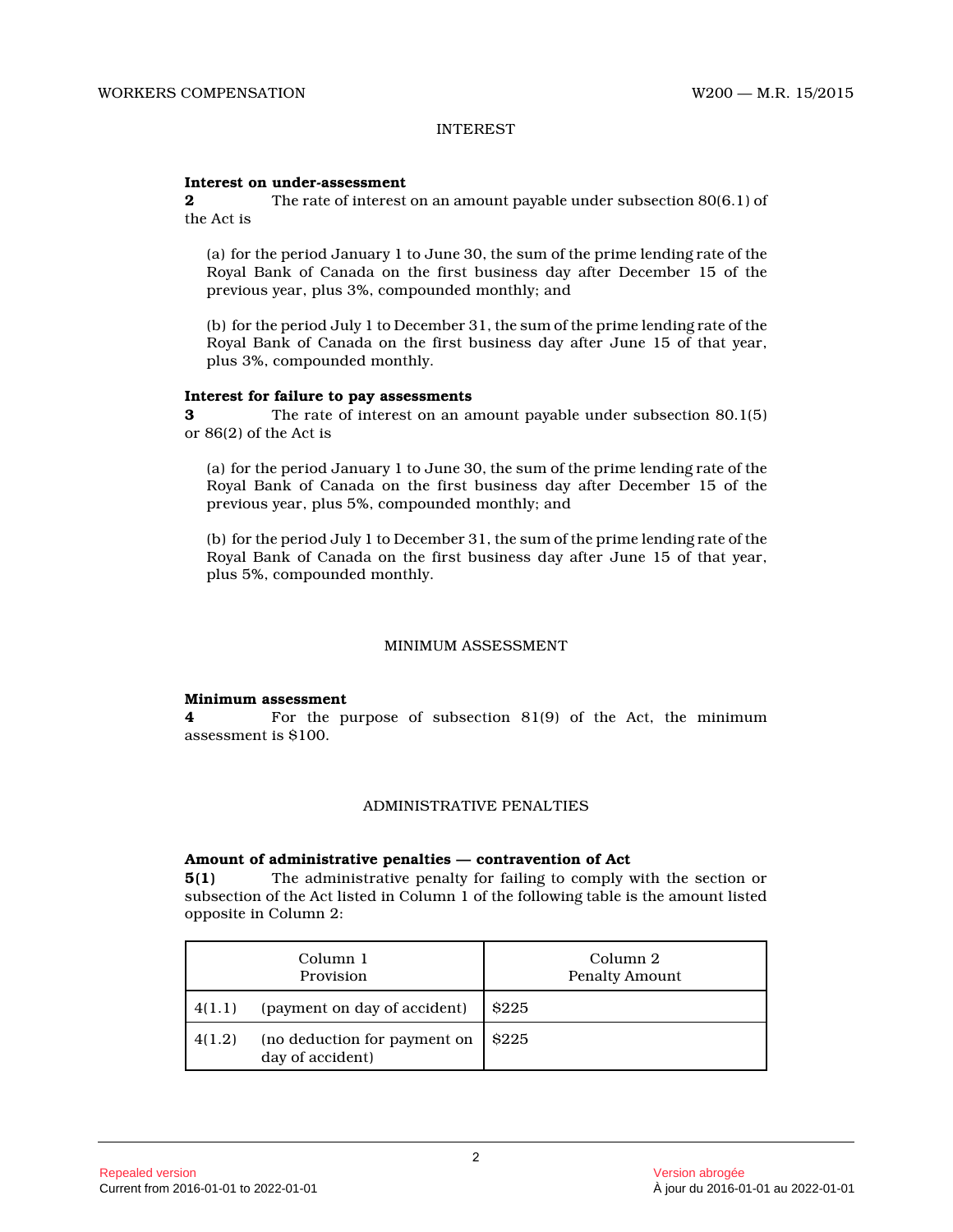| 11      | (principal's duty to see that<br>contractor files statements)            | \$225                         |                                                                                                                                                                                                                               |
|---------|--------------------------------------------------------------------------|-------------------------------|-------------------------------------------------------------------------------------------------------------------------------------------------------------------------------------------------------------------------------|
| 15      | (no deduction from wages by<br>employer, no contribution<br>from worker) | \$225                         |                                                                                                                                                                                                                               |
| 18      | (employer to report accident)                                            | \$500                         |                                                                                                                                                                                                                               |
| 18.1    | (employer to report worker's<br>return to work)                          | Greater of:<br>$$225$ , or    | 10% of the amount of the claim<br>overpayment                                                                                                                                                                                 |
| 19(4)   | (worker's duty to report<br>return to work)                              | Greater of:<br>\$225, or      | 10% of the amount of the claim<br>overpayment                                                                                                                                                                                 |
| 19.1(1) | (discouraging worker from<br>claiming)                                   | \$4,000<br>\$5,000<br>\$6,000 | if no other failures to<br>comply with<br>subsection $19.1(1)$ in the<br>preceding five-year period<br>for second contravention in<br>a five-year period<br>for third or subsequent<br>contravention in a five-year<br>period |
| 19.1(2) | (no discriminatory action)                                               | \$4,000                       | if no other failures to<br>comply with<br>subsection $19.1(2)$ in the<br>preceding five-year period                                                                                                                           |
|         |                                                                          | \$5,000                       | for second contravention in<br>a five-year period                                                                                                                                                                             |
|         |                                                                          | \$6,000                       | for third or subsequent<br>contravention in a five-year<br>period                                                                                                                                                             |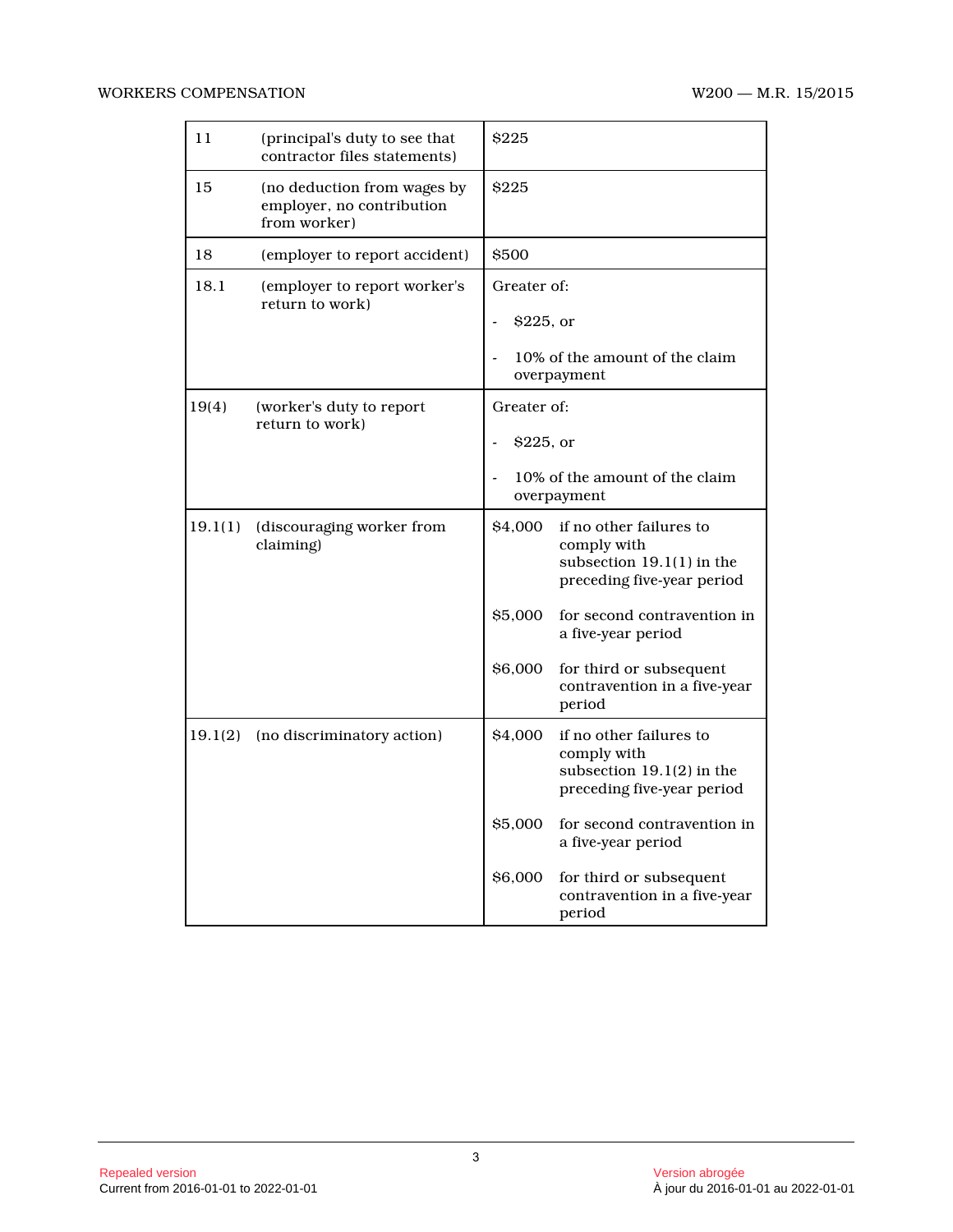| 19.2(2) | (failure to post a notice)                          | \$500                                                                           | if no other failures to<br>comply with subsection<br>$19.2(2)$ in the preceding<br>five-year period |
|---------|-----------------------------------------------------|---------------------------------------------------------------------------------|-----------------------------------------------------------------------------------------------------|
|         |                                                     | \$2,500                                                                         | for second contravention in<br>a five-year period                                                   |
|         |                                                     | \$5,000                                                                         | for third or subsequent<br>contravention in a five-year<br>period)                                  |
| 68(3)   | (contravenes a regulation)                          | \$225, if no other amount is<br>prescribed for the contravention                |                                                                                                     |
|         | 86(1)(c) (failure to produce<br>documents or books) | <b>S500</b>                                                                     | if no other failures to<br>comply with clause $86(1)(c)$<br>in the preceding five-year<br>period    |
|         |                                                     | \$2,500                                                                         | for second contravention in<br>a five-year period                                                   |
|         |                                                     | \$5,000                                                                         | for third or subsequent<br>contravention in a five-year<br>period                                   |
| 98(1)   | (return re new industry)                            | Lesser of:<br>$$5,000$ , or                                                     |                                                                                                     |
|         |                                                     |                                                                                 |                                                                                                     |
|         |                                                     | 10% of the employer's assessment<br>for the year in which the failure<br>occurs |                                                                                                     |

# **Amount of claim overpayment**

**5(2)** For the purpose of the table in subsection (1), the amount of a claim overpayment is the amount determined by the board.

M.R. 226/2015

# **Obligation to re-employ**

**6** The amount of the administrative penalty for failing to comply with section 49.3 of the Act (obligation to re-employ) is the lesser of

(a) the amount of the worker's net average earning with the employer for the year before the accident; or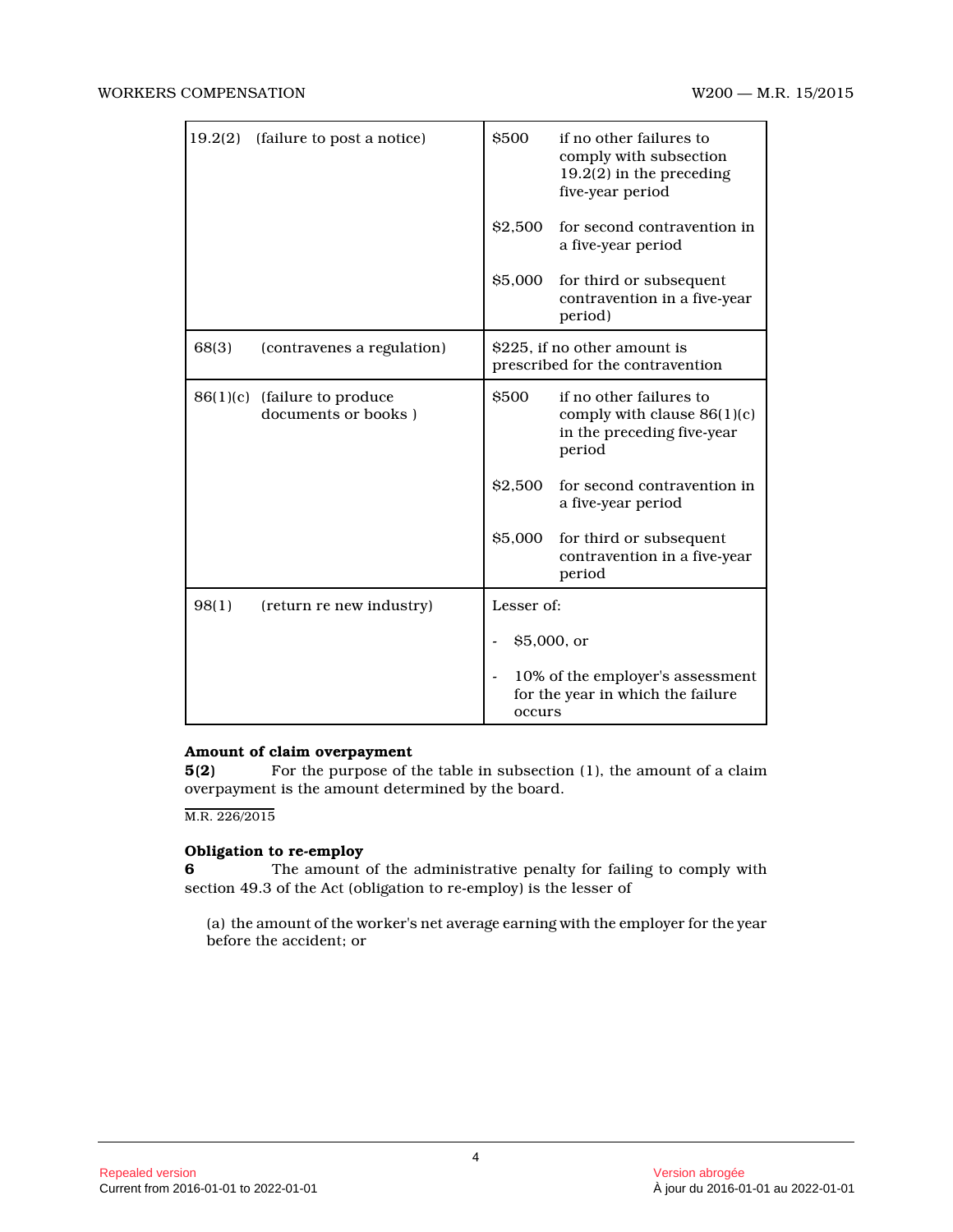#### WORKERS COMPENSATION W200 — M.R. 15/2015

(b) the following amount, if applicable,

(i) the greater of \$5,000 or the amount of the worker's net average earnings with that employer for the three months before the accident, if the board is satisfied that

(A) it is the employer's first failure to comply with section 49.3, or

(B) the employer has not been found to have failed to comply with section 49.3 in the preceding five years, or

(ii) the greater of \$10,000 or the amount of the worker's net average earnings with that employer for the six months before the accident, if the board is satisfied that the employer has been found to have failed to comply with section 49.3 no more than once in the preceding five years.

# FINANCIAL MATTERS AND ADMINISTRATIVE PENALTIES RESPECTING FINANCIAL MATTERS

# **When estimate or statement is received**

**7** A payroll return or other statement required under subsections 80(1) or (3) of the Act is deemed to be furnished on the day it is received by the board.

# **Date for filing estimate of payroll**

**8(1)** An employer who is subject to subsection 80(1) of the Act must furnish to the board the information required under that provision on or before the last day of February in each year.

# **Date for filing statement re nature of work**

**8(2)** An employer who is subject to subsection 80(3) of the Act must furnish to the board the statement containing the information required under that provision not more than 10 days after the day on which the statement is requested by the board.

# **Administrative penalties under clause 86(1)(a) of the Act**

**8(3)** The amount of the administrative penalty

(a) for failing to comply with subsection  $80(1)$  of the Act within the time prescribed in subsection (1) is the following:

(i) if the failure occurs and continues during the period March 1 to April 30, the amount equal to 5% of the employer's assessment,

(ii) if the failure continues after April 30, the amount equal to 10% of the employer's assessment,

for the year in which the estimate of the payroll is required or requested by the board, to a maximum of \$5,000; and

(b) for failing to comply with subsection 80(3) of the Act within the time prescribed in subsection (2) is the amount equal to 5% of the employer's assessment for the year in which the statement is requested by the board, to a maximum of \$5,000.